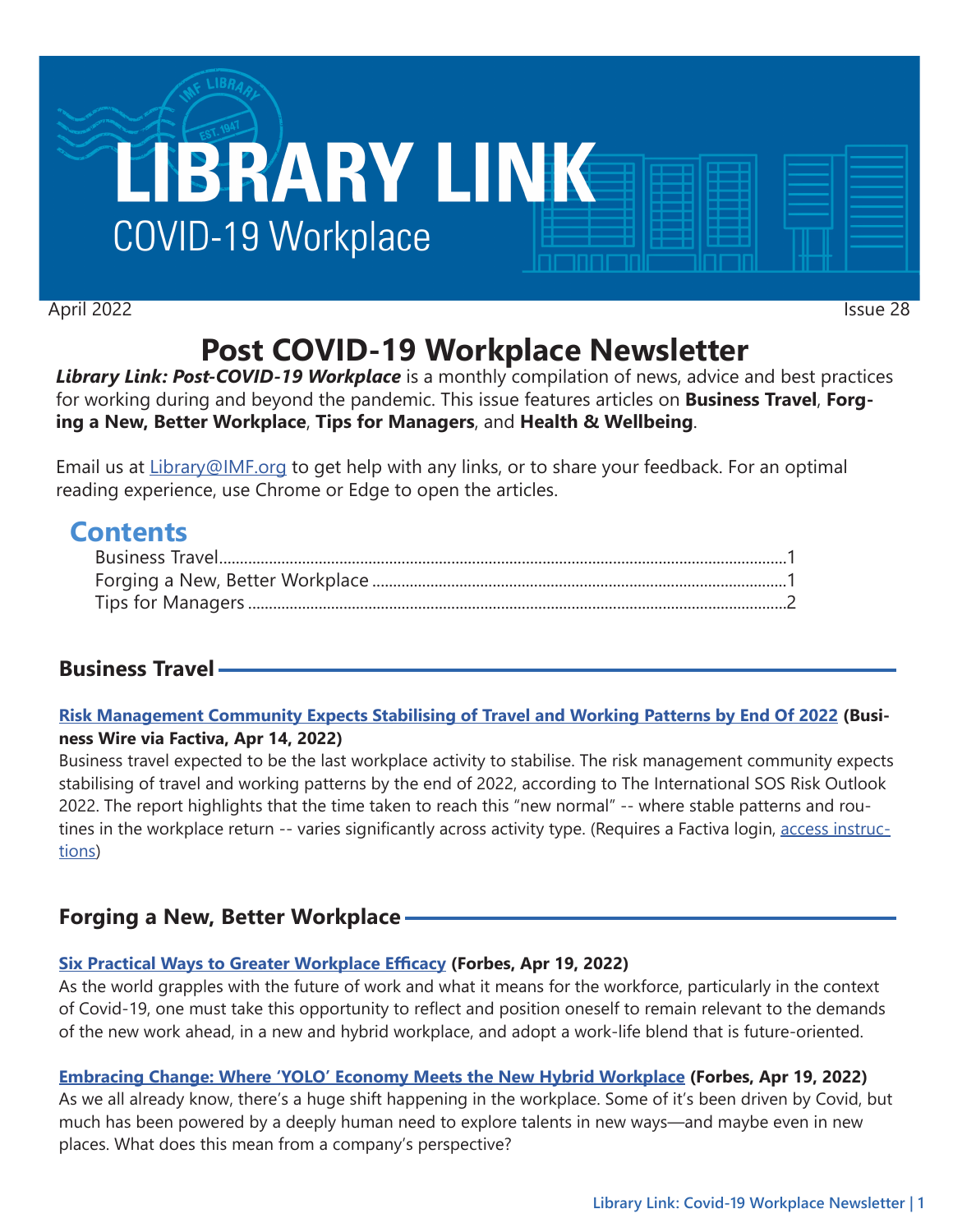#### <span id="page-1-0"></span>**[Let's Move Forward from COVID—Without Forgetting What We've Learned](http://t.imfconnect.imf.org/r/?id=h863987,35e5a8a,35eee3a) (HBS Working Knowledge, Apr 14, 2022)**

As the post-pandemic world starts to take shape, many leaders will long to return to life before COVID-19. Instead, they should let go of the past and forge a new, better workplace.

#### **[The Nowhere Office: Reinventing Work and the Workplace of the Future](http://t.imfconnect.imf.org/r/?id=h863987,35e5a8a,35eee3b) (Audiobook via Overdrive, Apr 12, 2022)**

(audiobook) What has changed in the workplace? Everything. The traditional office was probably doomed anyway. Then a global shutdown changed everything we thought we knew about work, including where and when it needed to take place. In The Nowhere Office, Julia Hobsbawm offers a strategic and practical guide to navigating this pivotal moment in the history of work and provides lessons for how both employees and employers can adapt.

### **Tips for Managers**

#### **[Why Emotional Intelligence Is Needed More Than Ever at Work](http://t.imfconnect.imf.org/r/?id=h863987,35e5a8a,35eee3c) (Time Magazine, Apr 19, 2022)**

The medical-device salespeople would show up in the middle of surgical procedures, play on their phones, and correct doctors at inappropriate times. As their behavior led to lost business, their employer decided to take action…on upping their emotional intelligence.

#### **[How to Ask Whether an Employee is Happy at Work](http://t.imfconnect.imf.org/r/?id=h863987,35e5a8a,35eee3d) (Harvard Business Review, Apr 14, 2022)**

People quit jobs all the time — for better pay or a more exciting opportunity, to escape a toxic culture, or because they've reached an impasse in their current job. Some feel frustrated because they don't feel valued by their manager or organization, or because their managers don't spend enough time understanding their level of job satisfaction.

## **Health & Wellbeing**

#### **[Better Ventilation Would Create a Healthier Workplace — But Companies Have to Invest](http://t.imfconnect.imf.org/r/?id=h863987,35e5a8a,35eee3e)**

#### **(NPR, Apr 19, 2022)**

Americans are abandoning their masks. They're done with physical distancing. And, let's face it, some people are just never going to get vaccinated. Yet a lot can still be done to prevent COVID-19 infections and curb the pandemic. A growing coalition of epidemiologists and aerosol scientists say that improved ventilation could be a powerful tool against the coronavirus — if businesses are willing to invest the money.

#### **[The End of Sick Days: Has WFH Made it Harder to Take Time Off?](http://t.imfconnect.imf.org/r/?id=h863987,35e5a8a,35eee3f)**

#### **(Financial Times, Apr 18, 2022)**

Remote working has made it easier to power through illness rather than rest, but this could be at a cost to health, wellbeing and productivity. (Requires a FT login, [access instructions](http://t.imfconnect.imf.org/r/?id=h863987,35e5a8a,35eee40))

#### **[Going Back to the Office Is Harder When You're Taking Care of Mom or Dad](http://t.imfconnect.imf.org/r/?id=h863987,35e5a8a,35eee41) (The Wall Street Journal, Apr 14, 2022)**

People who care for aging or infirm family members are heading back to the workplace with a mix of fear, frustration and uncertainty.